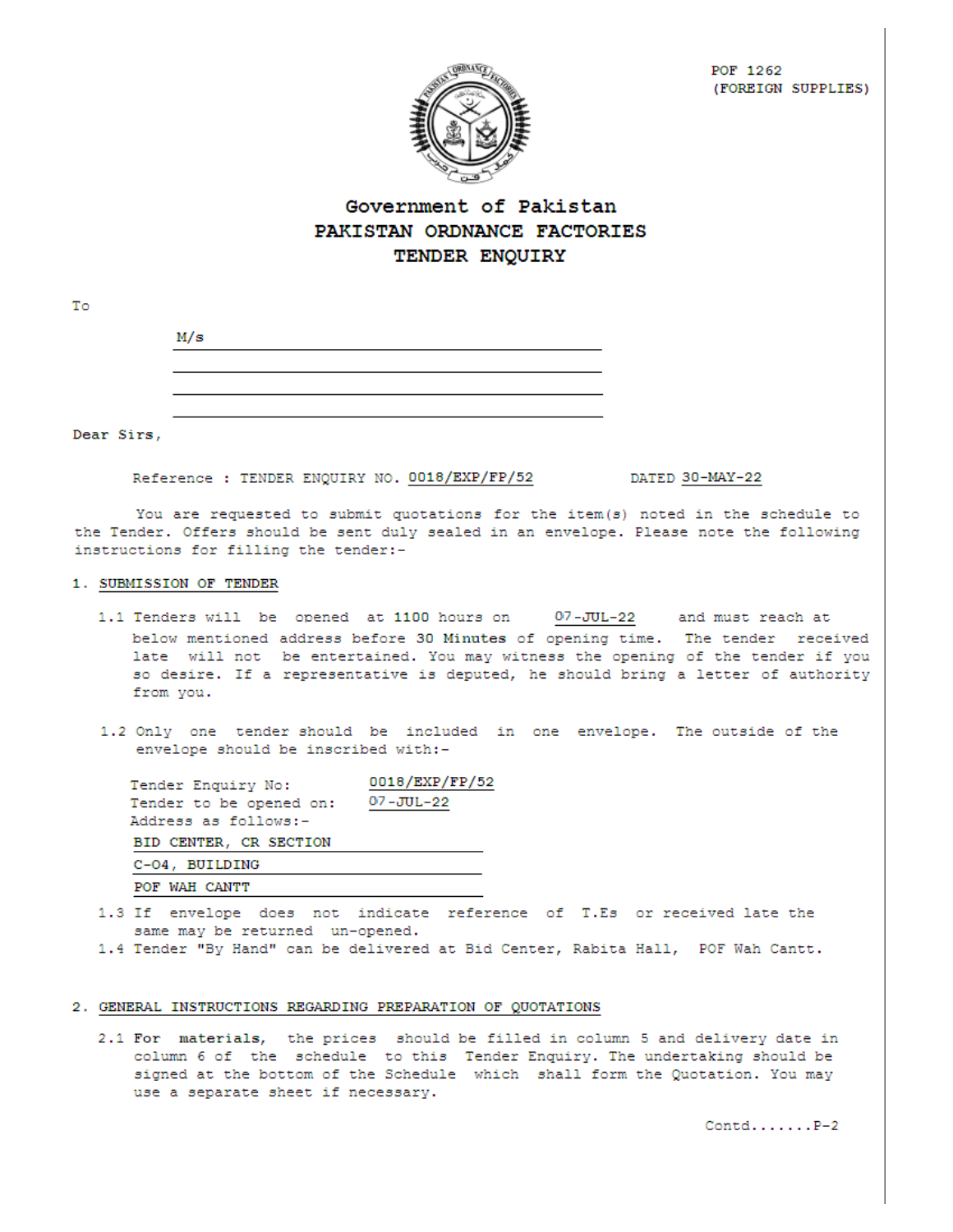2.2 For Plant and Machinery, you are required to quote in two parts:-

terms of payment, mode of payment, mode of supply.

Part I "Technical Offer": It should exclusively give technical details and literatures/ brochures of the offered plant, machinery and equipment; validity date; delivery schedule; and signed undertaking given on the schedule to this Tender Enquiry. It must not indicate price, costs etc. Part II "Commercial Offer": It should indicate the commercial terms e.g. price,

Each part should be placed in a separate sealed cover. The envelopes should be inscribed with: Part I "Technical Quotation without Price" and Part II "Commercial Quotation with Price".

- 2.3 The quotation must remain valid for, at least 90 days from the date of opening of tenders.
- 2.4 The quotation should hold good for any reduced or enhanced quantities without notice.
- 2.5 In the event of non-acceptance of offer, intimation may be given to the Tenderers on their request.
- 2.6 Conditional offers or alternative offers are likely to be ignored.
- 2.7 Quotations should be based on FOB. The consignment will be shipped through Pakistan National Shipping Corporation (PNSC). In case there is no PNSC service in the country of shipping, please quote on C & F basis. The freight should be indicated separately. Insurance premium should not be included in the quoted price. However, where insurance is considered necessary, advice to that effect should be given in the quotation.
- 2.8 Submission of the offer through an agent in Pakistan should be avoided. In case it is considered inevitable, the agent's quotation must invariably be accompanied by the original proforma invoice from the principals/manufacturers.
- 2.9 Country of origin and port of shipment to be stated
- 2.10 The offer of the principal must clearly indicate whether the rate quoted is inclusive of agent's commission, and if inclusive rate of commission included be specified.
- 2.11 Suppliers will render necessary information regarding hazardous effects on environment, of the materials/products supplied by them, in their quotations and shipping/despatch documents
- 2.12 If the requisite information is not furnished on the T.E form or offer received is not in conformity with the requirement of the T.E each offer shall be ignored.

#### 3. INSPECTION

3.1 Supplies shall be subject to the inspection and acceptance by the competent inspection authority nominated by the Purchaser, who will arrange it at his own cost. Inspection facilities such as tools, test equipment, instruments etc will, however, be provided by the Suppliers in accordance with the relevant specifications.

 $Contd...P-3$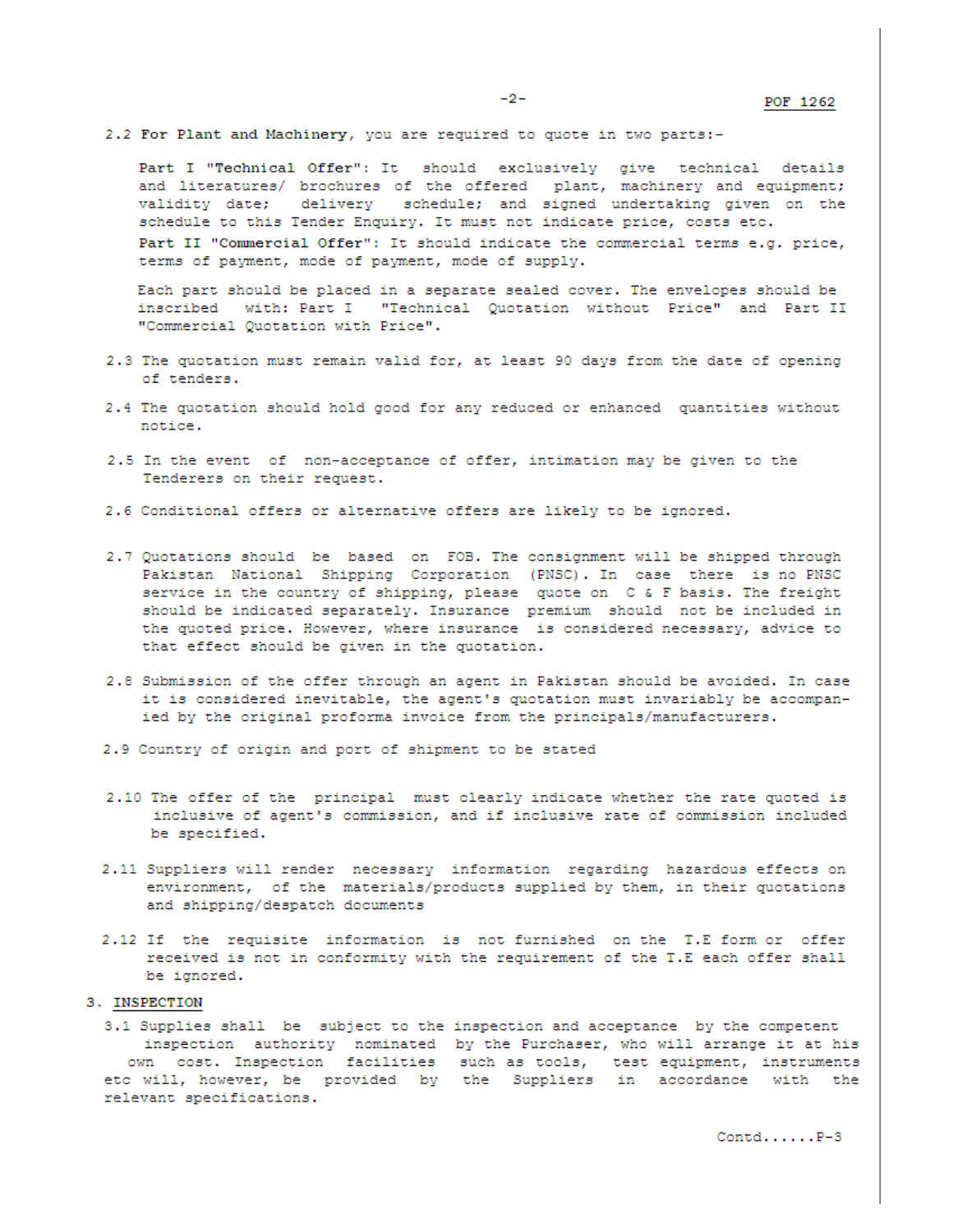3.2 Where considered necessary by the Purchaser, stores may be obtained on Warranty/Guarantee, subject to inspection on receipt. Rejected stores will be removed and replaced with the acceptable stores by the Supplier at his own expense, with in a specified time.

#### 3.3 TENDER SAMPLE

Where required offer must accompany tender sample strictly according to the description and specification given in Tender Enquiry. Offer not accompanied by tender sample will NOT be entertained excepting the established and reputable firms who have either previously satisfactorily supplied the same or similar stores or have submitted an acceptable sample thereof against previous T.E.

#### 4. ACCEPTANCE OF OFFERS

4.1 POF may reject all bids or proposals at any time prior to the acceptance of a bid or proposals, but is not required to justify grounds for its rejection. POF Shall incur no liability towards suppliers or contractors who have submitted bids or proposals.

#### 4.2 PERFORMANCE BOND

- (a) The successful bidder will provide Performance Bond at the rate up to 10% of F.O.B value of the contract in favour of Controller Military Accounts (CMA) POF Wah Cantt. The Performance Bond will be furnished in the form of Deposit At Call Receipt (CDR) from any scheduled bank in Pakistan or an unconditional bank guarantee on prescribed proforma covered by any scheduled bank in Pakistan. The performance Bond shall be furnished within 45 days from the date of opening of Letter of Credit. It shall be valid for a period of 12 months after the date of expiry of letter of credit. If the Performance Bond is not furnished within the prescribed time of 45 days, the Purchaser reserves the right to:
	- i. Impose penality @ 1% per month of the value of CDR/BG. (Clause-42 (a i) is not applicable in case of procurement of Plant/Equipment/Machinery items).

OR

- ii. Cancel the contract and make other arrangements for purchase of the stores at the risk and expense of the Supplier.
- (b) No Performance Bond will be required if the total FOB value of the contract is less than US \$50,000 and contract is placed directly on the foreign Supplier.

#### 4.3 FAILURE TO SUPPLY THE STORES

All deliveries must be completed by the specified date. If the failure to deliver the stores within the scheduled time should have arisen from "Force Majeure", which the purchaser may admit as reasonable ground for further time, he will allow such additional time as he may consider to have been required by the circumantances of the case. Otherwise, he will be entitled, at his discretion, to cancel the contract; and/or, claim liquidated damages upto 2% but not less than 1% of the contract price of the items and their quantities for each and every month or part of a month, beyond the specified delivery date, during which these may not be delivered, subject to a maximum of 10% of the total contract value or, to purchase, from elsewhere, the unsupplied stores at the risk and cost of the supplier.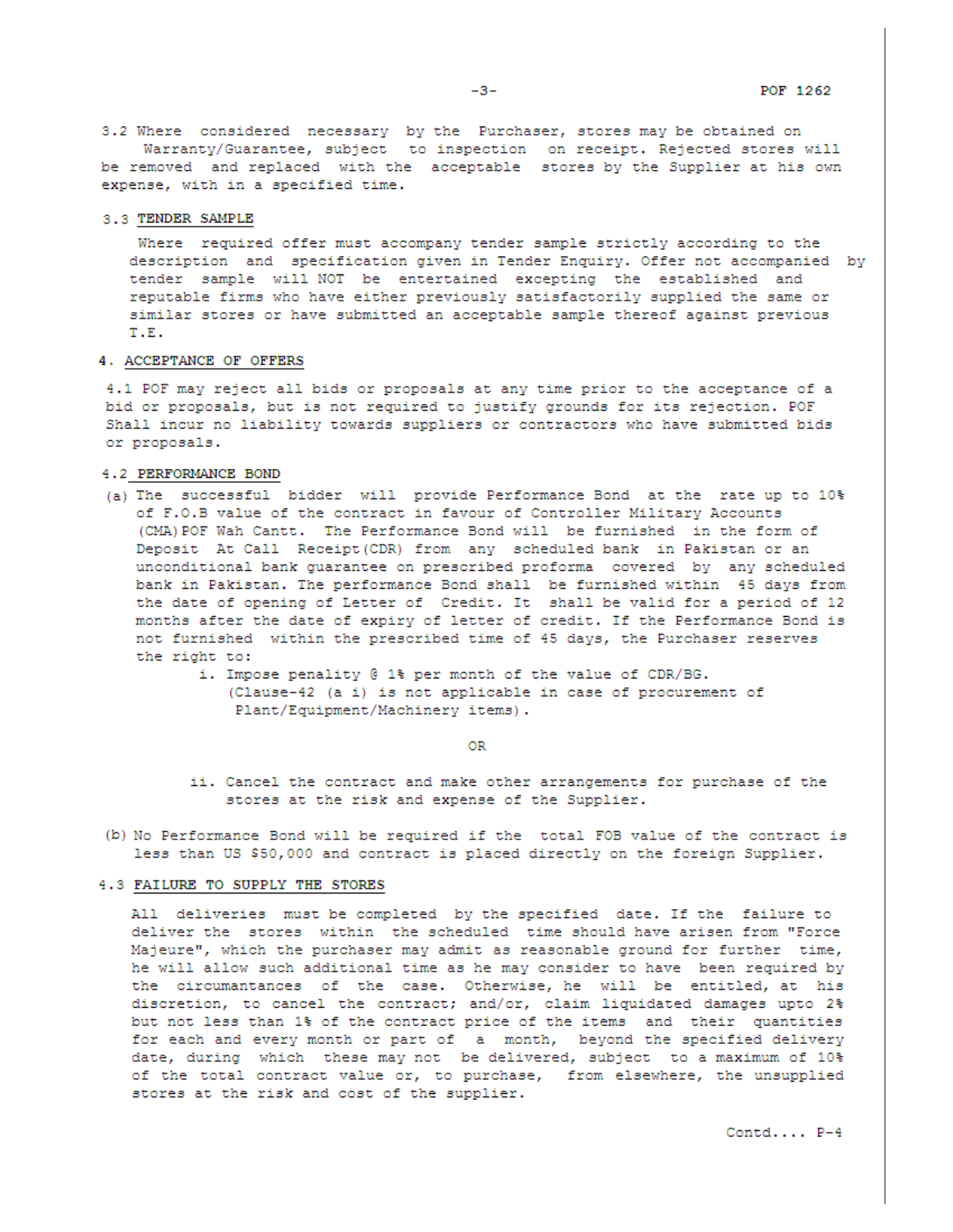#### 4.4 PAYMENT

Payment will normally be made by means of irrevocable letter of credit. Unless otherwise stated 90% payment will be released on submission of despatch documents to Bank while balance 10% payment will be released on receipt and acceptance of store by the consignee.

All Bank charges incurred in Pakistan in connection with the establishment of L.C. will be borne by the Purchaser, whereas all Bank charges incurred in connection with drawing of payment including charges for confirmation of L.C. by the advising Bank/Foreign Bank will be borne by the Supplier.

#### 5. SECURITY OF INFORMATION

The tenderer and his employees must not communicate any information relating to the sale/purchase of stores under this enquiry to any person other than the manufacturer or to any press or agent not authorised in writing by POFs to receive it.

Please return the Schedule to the Tender duly signed by the specified date, alongwith the specifications, drawings etc., if any, enclosed herewith - even if you are unable to quote.

WARNING In case the firm abstain from making offers or fail to return/acknowledge the tender form by the specified date on three consecutive occasions, no further tender enquiry may be issued to them and their names would liable to be removed from the approved list.

Yours Faithfully

(M. JAVED AHMED) MANAGER PURCHASE (X) for PAKISTAN ORDNANCE FACTORIES

Tele 0092-51-9055-29216

Fax 0092-51-9271400

Telex 5840 POFAC PK

**URGENT**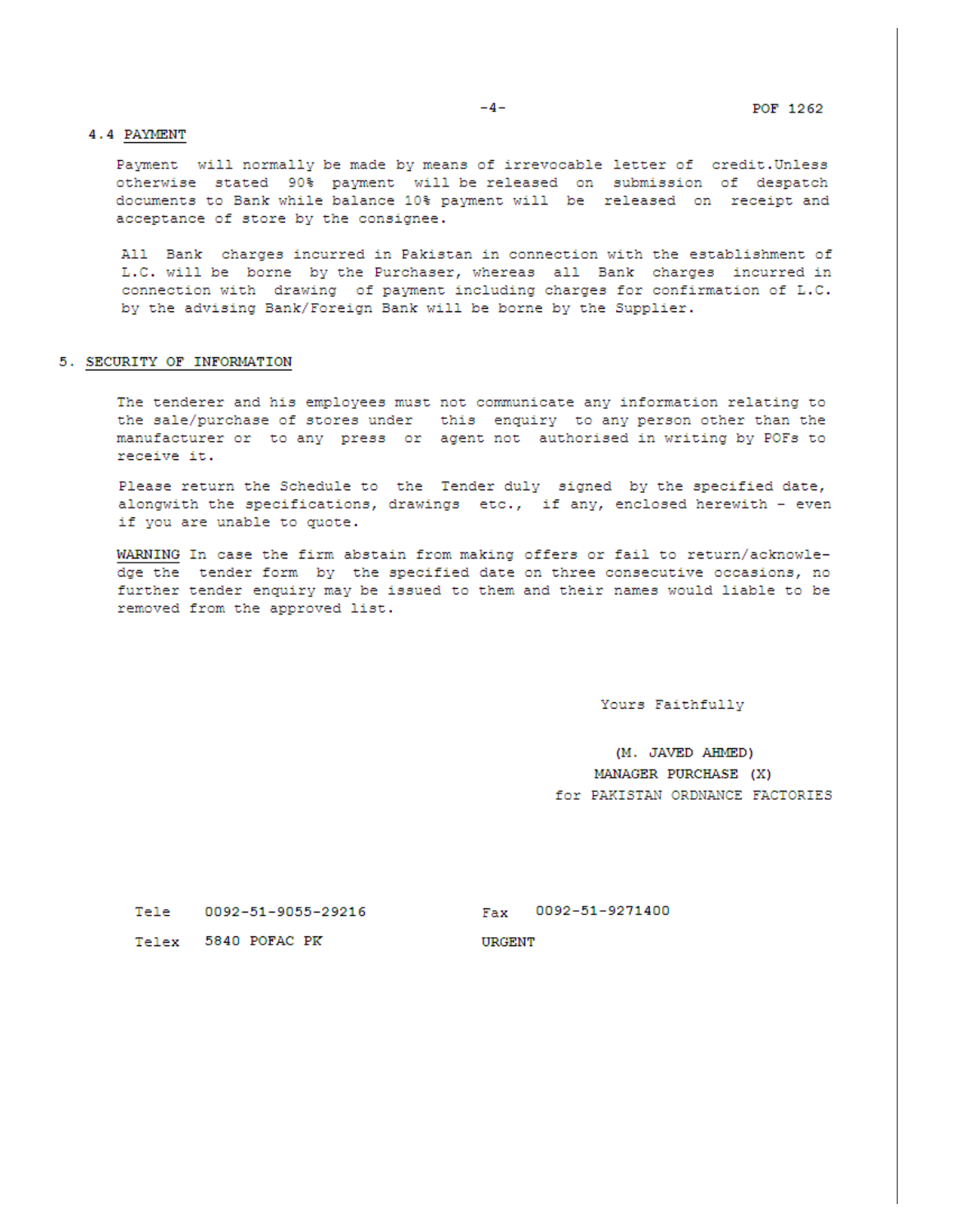### -:05:-

# **PAKISTAN ORDNANCE FACTORIES WAH CANTT**

# **SCHEDULE OF STORE TO BE SUPPLIED AGAINST T.E. NO. 0018/EXP/FP/52, DT.30-05-2022**

| Sr. | <b>DESCRIPTION OF STORE</b>                                                                  | UNIT  | <b>QTY</b> | <b>PRICE PER UNIT</b><br>FOB or C&F or FOR |                  | <b>DELIVERY</b><br><b>PERIOD</b>    |
|-----|----------------------------------------------------------------------------------------------|-------|------------|--------------------------------------------|------------------|-------------------------------------|
|     |                                                                                              |       |            | IN WORD                                    | <b>IN FIGURE</b> | Within 06                           |
|     | Purified & Bleached 2nd Cut Cotton<br>Linter, Nitration Grade<br>Specification: Pak Explo-33 | M.Ton | 200        |                                            |                  | Months on<br>FOR / FOB<br>C&F Basis |

### **1. SPECIAL CONDITIONS:**

i. **Bids shall be opened as per PPRA Rule 36 (b) "single stage – two envelop procedure" in which the bid shall comprise of two separate envelops: financial proposal and the technical proposal. Initially only Technical offer will be opened. In case of non- compliance, the offer will be rejected.**

# ii. **Bid Evaluation Criteria**

- **a.** Offers with cutting / overwriting / photo copy quotation are not acceptable.
- **b.** Offer of defaulter firm will not be entertained.
- **c.** Tender specification must be complied.
- **d.** Confirmation of Export license (if required)
- **e.** Sample of quoted items (if required) must be submitted within stipulated period.
- **f.** Firm must avoid conditional offer, in case of any condition, same must be made part of technical proposal.
- **g.** Correspondence / queries must be replied within stipulated time period otherwise firm will be declared "non-responsive".
- **h.** Supplier must accept all terms & conditions given in T.E Performa POF 1262 (Foreign Supplies).
- iii. Offer should clearly indicate the country of origin and port of shipment.
- iv. In case of no previous dealing/established business relations with the firm 100 % payment will be made after receipt and acceptance of the store.
- v. Any quantity of store, if found defective functionally will essentially be replaced by the supplier free of cost under his own arrangements. All port and transportation charges related to rejected store will be paid or recoverable from supplier.
- v. Store will be procured on warranty / guarantee basis & PATLO Inspection, as per POF format.
- vi. Performance bond should be furnished within 45 days from the date of opening of letter of credit in the shape of bank guarantee @ 10% of FOB value of contract.
- vii. **Chinese firms have to offer rates in Chinese Currency.**
- viii. **For the purposes of comparison of bids quoted in different currencies, the price will be converted into a single currency (Pakistani Rupees).**
- ix. **In case of local suppliers Tender fee for Rs.500/ in shape of cross postal order /pay order in favour of M.D (X) must be attached with technical offer & Bid money in the shape of CDR/Pay Order/Banker's Cheque @ 2% (From registered supplier) & @ 5% (From unregistered supplier) of the quoted value in favour of M.D-Explosives, must be attached with commercial offer.**
- x. **Firm's Rep. may witness the opening of the tender at Bid Centre if desire, and should bring a** *Letter of Authority* **duly mentioning specific Tender No. & date.**

**Cont.....P-6**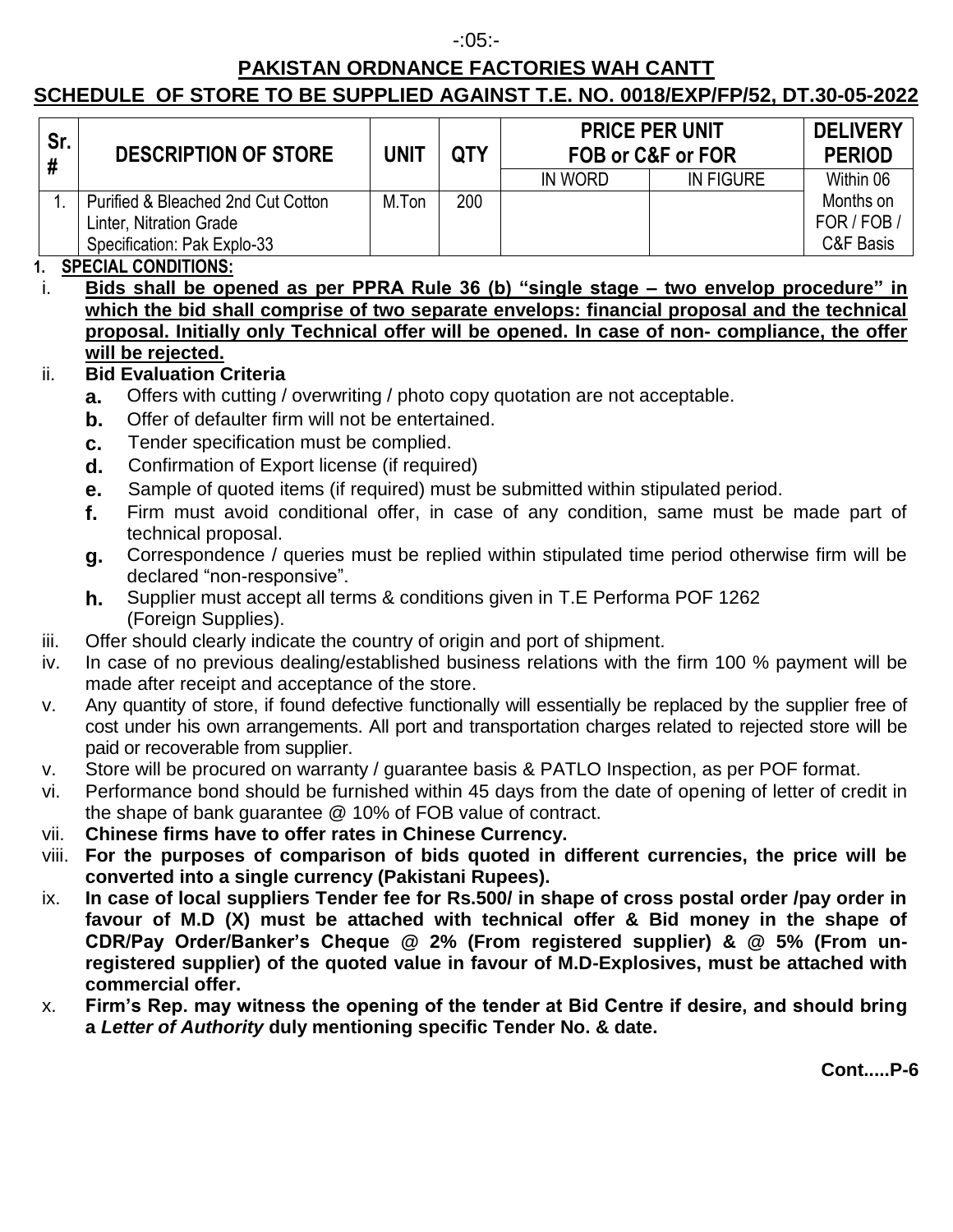- xi. **Supplier must accept all the terms & conditions embodied in form POF 1282 (General conditions of contract)**
- xii. Store will be procured on warranty / guarantee basis, as per POF format & under Preshipment inspection by PATLO (Nominated rep. of the consignee)
- xiii. Free period of 21 days for return of containers, after arrival of consignment in Pakistan.

### **3. UNDERTAKING**

Should our offer be accepted we hereby undertake to supply the stores/render the services contracted on the basis of conditions of contract embodied in form P.O.F.-1280 and to deposit the performance bond within the prescribed time, failing which it will constitute a breach of contract and P.O.F. will have the right to purchase the stores/services elsewhere at our risk and cost.

SIGNATURE OF THE TENDERER DATED…………………………………… NAME:…………………………..…..

| POSITION              |
|-----------------------|
| INCOME TAX/ G.I.R. NO |